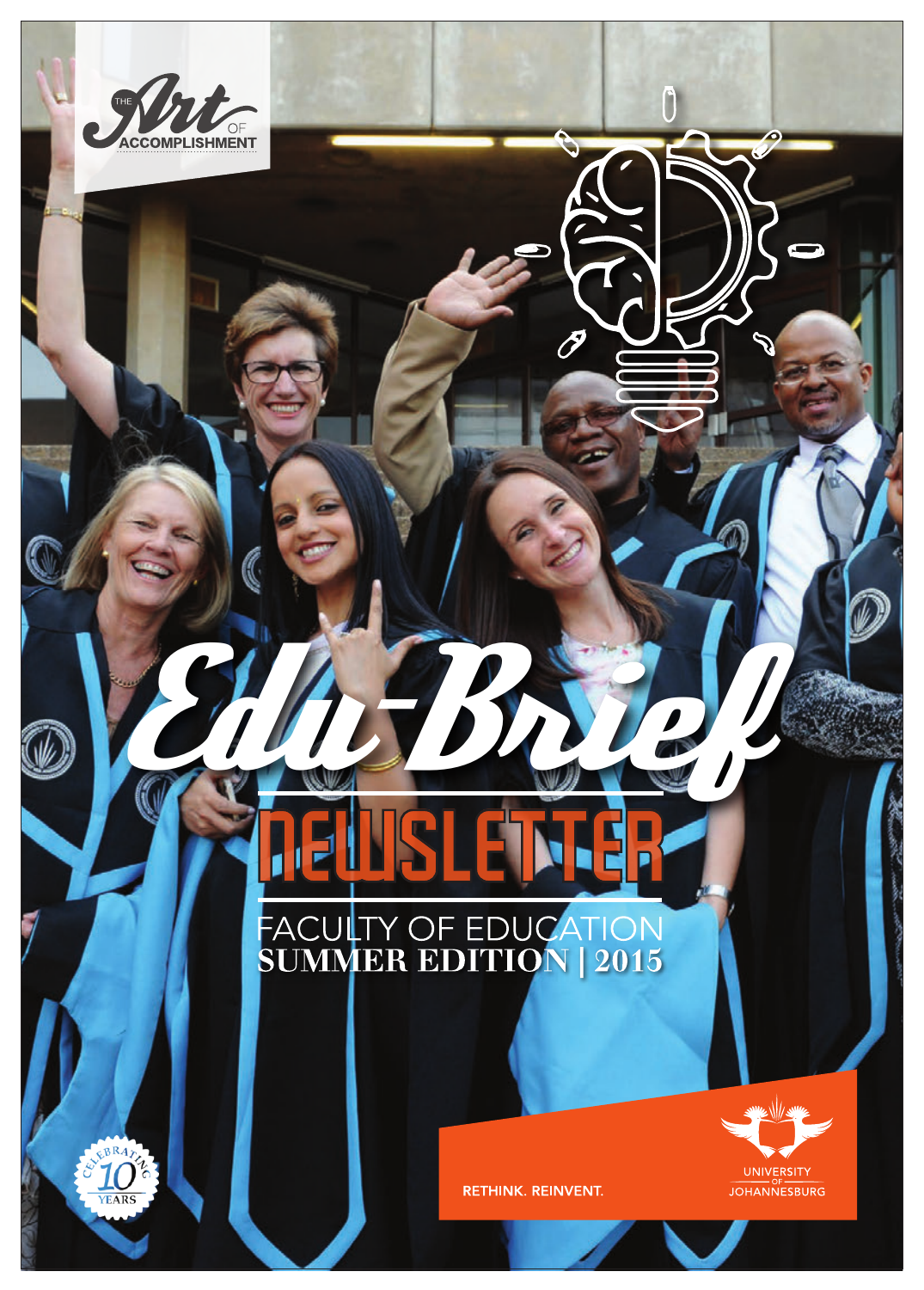This is the final EduBrief of 2015, and it provides us with the opportunity to reflect on the successes of the past year.

Included in this issue is the recognition paid to two of our colleagues who have recently delivered their inaugural lectures. In addition, we acknowledge the group who have been granted ratings by the NRF. The inaugural lectures and the ratings have a similar role, in that they indicate professional, academic, and public acknowledgement of our colleagues' achievements.

The English in Education Seminars are an academic engagement that includes community involvement – because the seminars are attended by teachers as well as students and academics – and they are a celebration of continuous learning and the opportunity to appreciate informed and expert opinions about significant aspects of English. These seminars will continue in 2016.

It is always a pleasure to acknowledge the significant achievements of our students, and Anel Oosthuizen is one such achiever. Her athletic ability and achievements are equaled by her academic performance, and this is worth celebrating. Anel provides evidence that UJ students are not one-dimensional. We look forward to further achievements from Anel in the future.

Prof Salim Vally featured in EduBrief earlier this year, and he is once again in the news – this time for an award for a book which he co-authored. This award is an indication of Prof Vally's continued pursuit of excellence, and it is richly deserved.

There are several Masters and Doctoral graduates mentioned in this issue of EduBrief, and they are evidence that the Faculty is engaged in research work of a significant nature.

The Faculty commends all the achievers of 2015 and looks forward to more academic engagement in the future that supports teaching and learning.

# Editorial **Professorial Inaugurations:**

Prof Linda Chisholm and Prof Gert van der Westhuizen had their inaugural addresses in the first two weeks of November 2015.

Prof Linda Chisholm presented a lecture entitled Transnationalism, Colonialism and Transitions in South African Educational History.

Prof Chisholm considered the historical shifts and continuities from the time of pre-apartheid education to the present day. Her focus included the influence of the mission schools, the transition to Bantu Education, and the post-apartheid education scenario that followed, as this extract shows:

On the basis of evidence gleaned from the Hermannsburg Mission and Union Education Department archives as well as an analysis of textbooks produced and used in their schools, it shows firstly that mission influence continued in a variety of ways well beyond 1953 in both the control of schools and textbooks used in schools. It considers how discourses to rid textbooks of their European content resulted in localised content which framed and positioned Africans as rural, ethnic subjects. It concludes that while change occurred over time, the break between past and present was not complete, that the mission past continued into the Bantu Education present, much as the apartheid past still marks and impregnates in myriad ways the postapartheid present and as the post-apartheid present will continue to do in an as-yet undefined-decolonised future.



**Prof Tshilidzi Marwala, Prof Linda Chisholm and Prof Sarah Gravett.**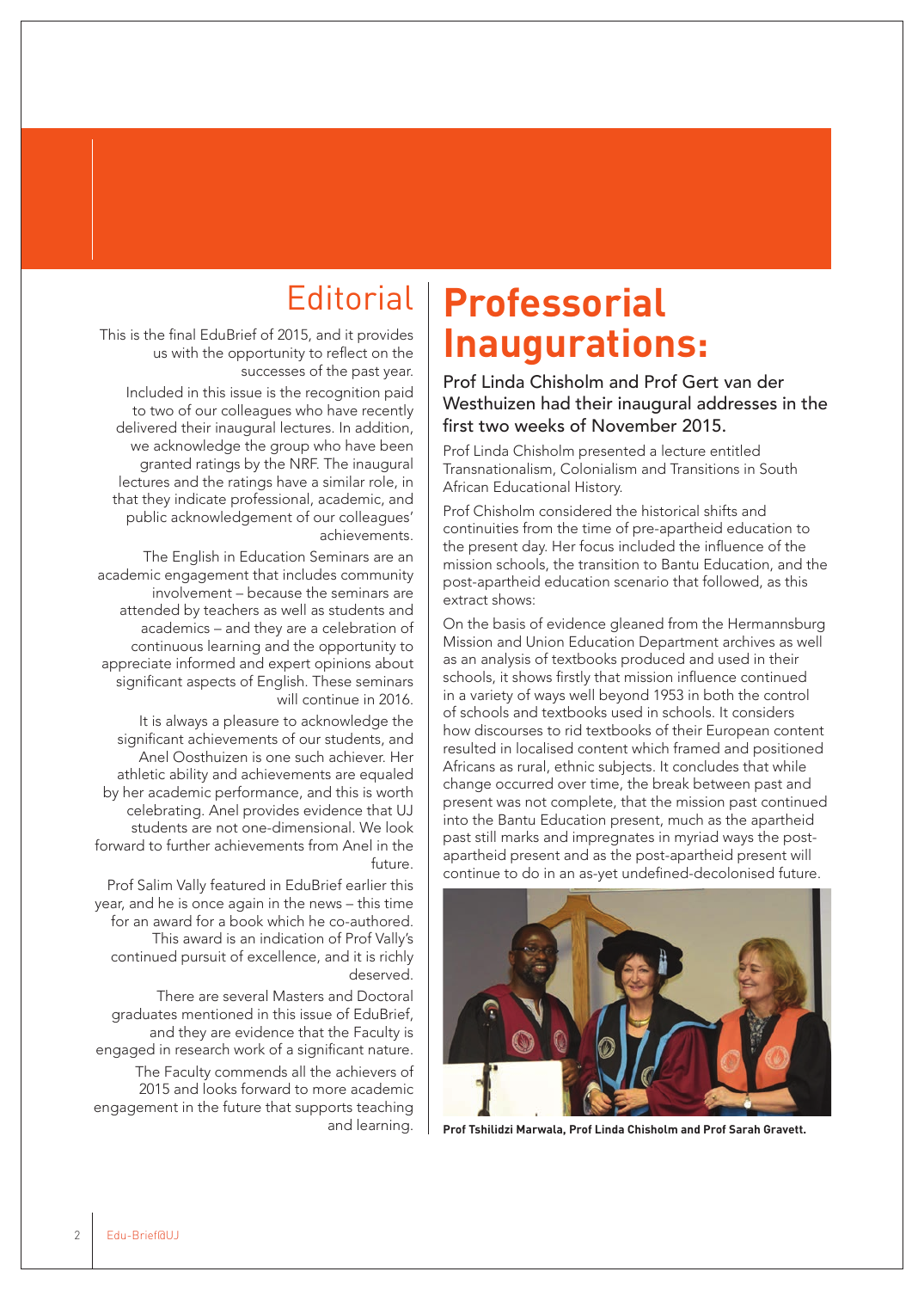#### Professorial Inaugurations:

Prof Gert van der Westhuizen presented a lecture entitled: Cognitive Justice in Learning **Interactions** 



**Professor Gert van der Westhuizen**

The address covered insights into the interactional nature of learning, and presented arguments for the need to pursue cognitive justice, i.e. the advancement of multiple knowledges at the level of learning interactions.

To improve learning, we should develop our understanding of how learning interactions work and how that can be used to improve learning in the curriculum, according to Prof Gert van der Westhuizen.

Prof Van der Westhuizen says that the public concerns about poor learning in the education system, observable in low pass rates, and poor levels of learning performance needs to be taken seriously, for the sake of the future of education in general.

Relying on his research into learning conversations, and considerations of what cognitive justice is about, Prof van der Westhuizen explored the challenges of Cognitive Justice as an imperative for education transformation in South Africa.

Prof van der Westhuizen stressed that the call for action is to revise concepts of knowledge because learning performances can be improved through learning interactions. He adds that interactions in educational settings are the main activity centres of education. These are the settings where participants meet to pursue educational goals, guided by pedagogic plans as well as practices of conversation, are some of the conclusions he came to.

## English in Education Seminars:

In the second semester of 2015 the Department of Education and Curriculum Studies presented seminars in the field of English language education.

The first seminar was presented by Dr Naomi Nkealah, of Unisa, and it was entitled: Applying formative assessment strategies in the teaching of poetry: an experiment with a third-year English class at the University of Limpopo

The seminar provided evidence that formative assessment leads to an improvement in student performance, but also encourages reflection in academics/teachers regarding their own teaching practices. The examples given were from the teaching of poetry, and the evidence showed that formative assessment supports students' learning with regard to writing essays on poetry.



**Dr Naomi Nkealah and Prof Denise Newfield (Wits). Prof Newfield was the first ever presenter in the English in Education seminar series organized by the Department of Education and Curriculum Studies, and her continued interest is much appreciated.**

The second seminar was presented by Prof David Medalie of the University of Pretoria. His topic was The Shape and Ring of Sentences: Teaching Creative Writing.

Prof Medalie is an award-winning author whose main interest is in the field of short story writing. He spoke about the teaching of creative writing at University level and then addressed the same topic for school level, which was appreciated by the many teachers who were present.

The seminar ended with Prof Medalie reading from one of his own texts, and this was well-received.



**Dr David Robinson (Chair of the Seminar Series) and Prof David Medalie (UP) at Prof Medalie's seminar.**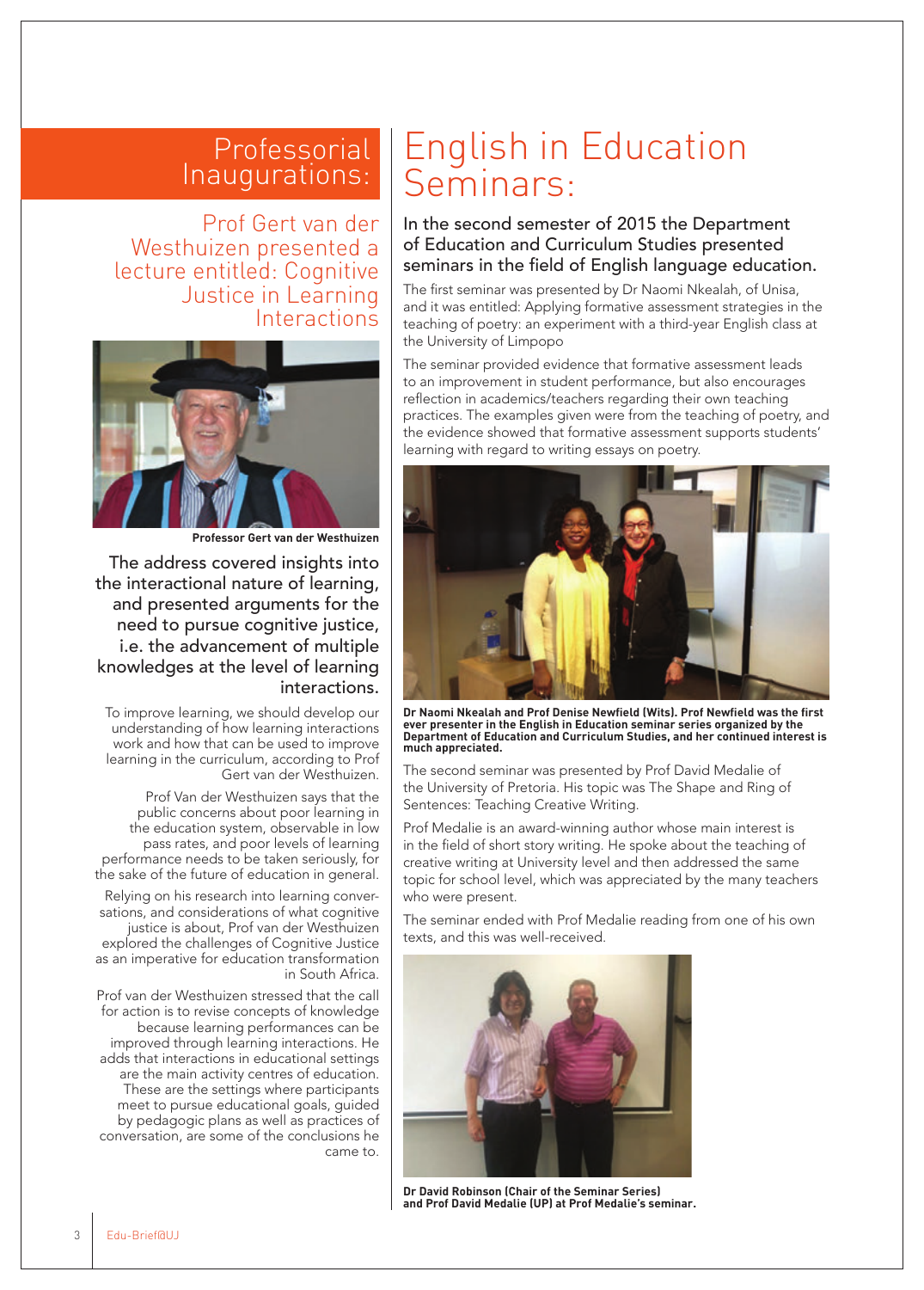### The Sporting Achievements of Anel Oosthuizen





Race walker Anél Oosthuizen walked away with the Student-Athlete of the Year title, which recognises the best overall performance in both the sporting arena and academic achievement at the UJ Sports Awards on Thursday, 15 October 2015.

Oosthuizen won gold at the South African Senior Athletics Championships with a time of 1:38:03 in the 20 km walk – the fastest SA time in 11 years. She went on to set a new national student record in the University Sport South Africa (USSA) competition. Oosthuizen placed fifth at the African Games and attained a top-20 finish at the Coruna Grand Prix in Spain. The second-year Foundation Phase student balanced these achievements with a commendable 14 distinctions and an aggregate of more than 78 per cent since starting her studies at UJ. Aside from the student-athlete title, Oosthuizen also finished in the runner-up spot behind Zinzi Chabangu in the Sportswoman of the Year category.



#### Salim Vally is the Joint Winner of the Hiddingh-Currie Award for 2015-12-08

Professor Salim Vally of CERT co-authored a book with Enver Motala entitled Education, Economy & Society. This book was selected by the Unisa Senate Publications Committee as the winner of the prestigious Hiddingh-Currie Award for 2015.

The award is made to the author(s) of an academic or artistic work of the highest quality which contributes to the understanding or development of the discipline.